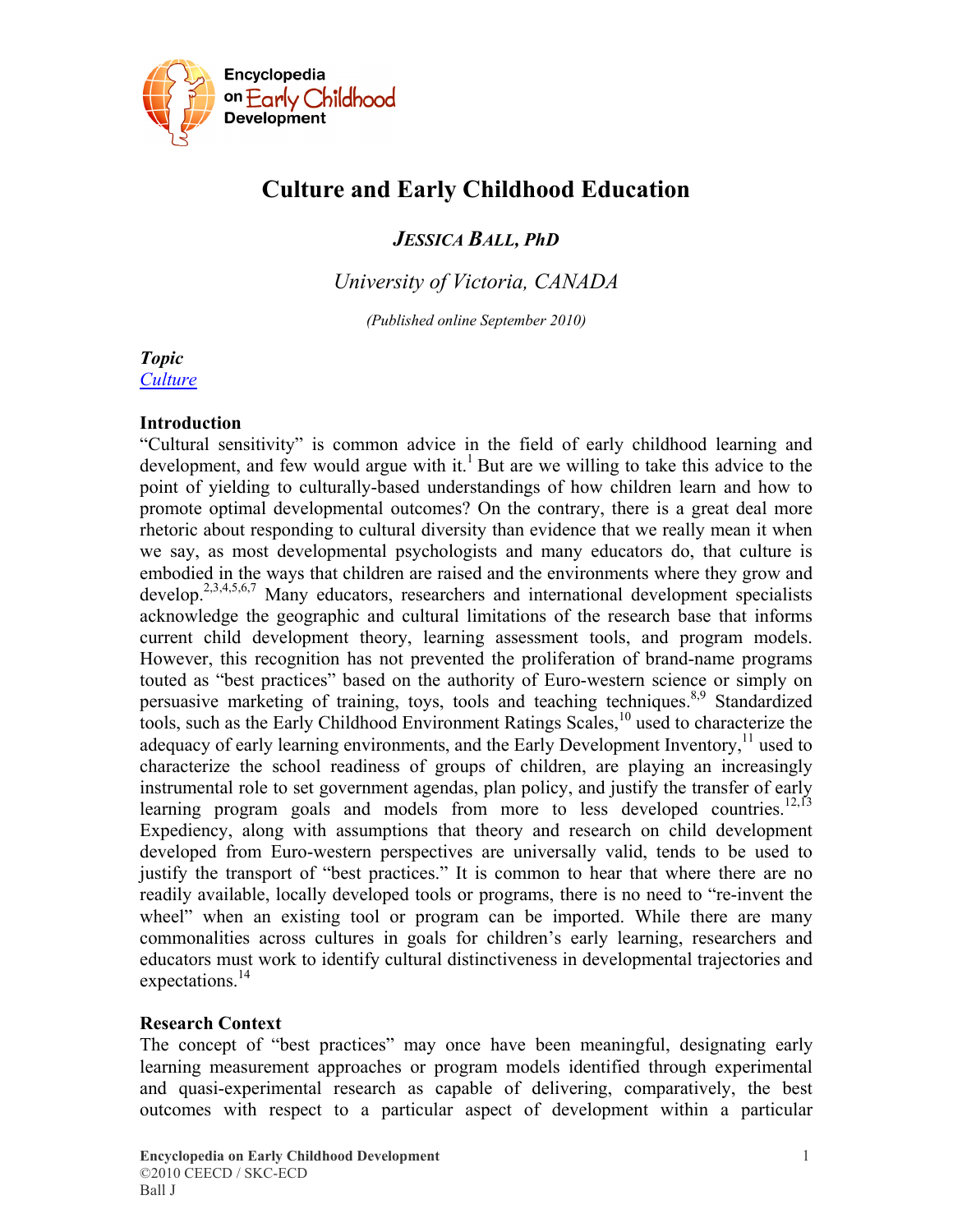population of children. Today, however, declaring an approach a "best practice" often signifies little more than that a measurement tool or program model is favoured by a particular stakeholder group, such as the originators of the tool or program, and that a government agency, program advisory board or funding/donor agency would like to promote the practice based on its intuitive, theoretical, or financial appeal, or the fact that the practice worked well in one particular setting. All too often there is a lack of peerreviewed research reports substantiating the claim of "best" through comparative studies that have established the predictive validity of standardized early learning measurement tools or the effectiveness of curricula for culturally diverse young children.

#### **Key Questions**

What developmental norms and goals for children's learning and development and whose cultural values and methods for socializing children and transmitting knowledge drive the creation and choice of curricula for early learning programs exported from a (usually Western) source country to a receiver country or cultural setting?<sup>15</sup>And what is at stake?

Exporting early learning measurement tools and programs created in Euro-western countries where European-heritage norms and approaches to development predominate can interrupt the transmission of locally-valued cultural knowledge and practices and undermine the diversity of voices, knowledge sources, ways of life and supports for raising children in local conditions in receiver countries and communities.<sup>16,17,18</sup> Cultural knowledge and positive parenting practices constitute the very resources that community development programs such as those operated by many non-governmental organizations aim to preserve and capitalize in order to promote community-based, culturally resonant supports for children's learning and development.<sup>19</sup> Programs built on these local assets are likely to garner high demand and participation from parents, grandparents, and local leaders and are most likely to be adapted to local conditions and sustainable.<sup>8</sup>

#### **Recent Research Results**

Four examples from the author's program of research, Early Childhood Development Intercultural Partnerships,  $20$  illustrate the usefulness of "re-inventing the wheel" to ensure an approach tailored to local conditions and destinations for children's early learning. In a study of the views of Indigenous parents, Elders and early childhood practitioners about assessing young children's cognitive development and readiness for school, participants emphasized the importance of building self-esteem as a foundation for learning.<sup>21</sup> In addition to opportunities to enhance oral language, emergent literacy and numeracy, they described key curriculum content focusing on community history (how children are related to the land), genealogy (who children are related to), and cultural participation (preparing for roles in ceremonies and sustenance using natural resources). They disagreed with mainstream definitions and standardized measures of school readiness promoted by public schools, arguing that schools need to be ready to receive children who have a rich understanding of who they are and their cultural identity, even if they are not acculturated to the forms of teaching and learning emphasized in dominant culture classrooms.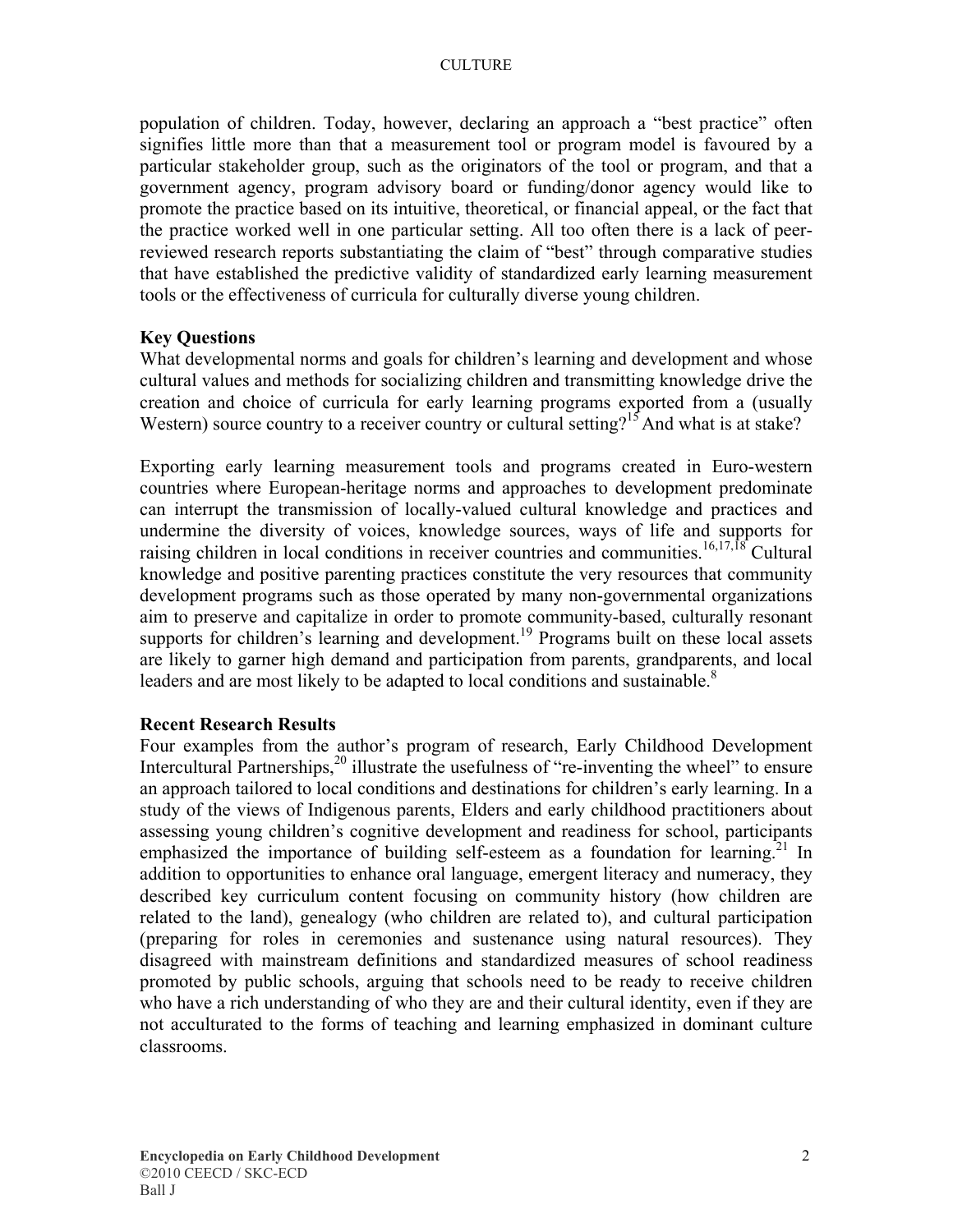#### **CULTURE**

In a second study exploring early identification of learning difficulties, Indigenous parents and Elders asked why standardized and globally disseminated early learning tools such as the Early Development Inventory<sup>22</sup> and screening tools such as the Nipissing District Developmental Screen<sup>23</sup> do not assess young children's strengths, but seem more focused on identifying deficits.<sup>24</sup> One Elder in the study commented: "They don't ask whether children know their Indigenous language or what children know about how to behave in different social settings or in ceremony. Schools aren't interested in children learning their culture so they don't ask about it." A First Nations community leader in the study asked: "Has anything changed since the government first designed their education systems to take the Indian out of the child?"<sup>25</sup>

In a third study focused on roles for speech language pathologists, 49 out of 70 speech language pathologists who had worked with First Nations children for two or more years reported that their standardized measurement tools did not yield valid or useful information and their best practices for early intervention were not helpful in their practice. They overwhelmingly called for "an altogether different approach" – one that is responsive to local goals and conditions for young children speech-language development and that actively involves parents and other caregivers as primary supports for children's early learning.<sup>26</sup>

A fourth study found that many Indigenous parents and some non-Indigenous teachers were concerned that standardized tools for measuring speech and language development and school readiness may lead to misinterpretations of speech and language differences such as First Nations English dialects or vernaculars as evidence of deficits. Low scores on tools assumed to be universally valid likely contribute to the alarmingly high rates of diagnosis of First Nations children as cognitively and linguistically delayed or impaired.<sup>27</sup> There is ongoing debate about the possibility of developing standardized tests for First Nations languages and for Indigenous child development overall. The extreme diversity among First Nations and other Indigenous children, families, and communities in Canada, with over 60 language groups and over 600 culturally distinct, registered First Nations, has been raised repeatedly as an obstacle to creating tools that would be valid or meaningful across more than a handful of communities.

Rather than relying on standardized tools, the most useful and culturally appropriate approach may be for educators and other practitioners to rely upon members of cultural communities to describe and explain optimal and normative development and developmental supports and to identify indicators and exemplars of development that represent deviations from normative expectations within the child's cultural context.<sup>28</sup> These within-community standards can be discussed with reference to developmental norms based on research, and decisions about the goals for early learning programs and interventions can be guided through a negotiation of culturally based reference points and by external considerations, including considerations of the task demands that children will face in the school they will attend, as well as child rights.<sup>29</sup>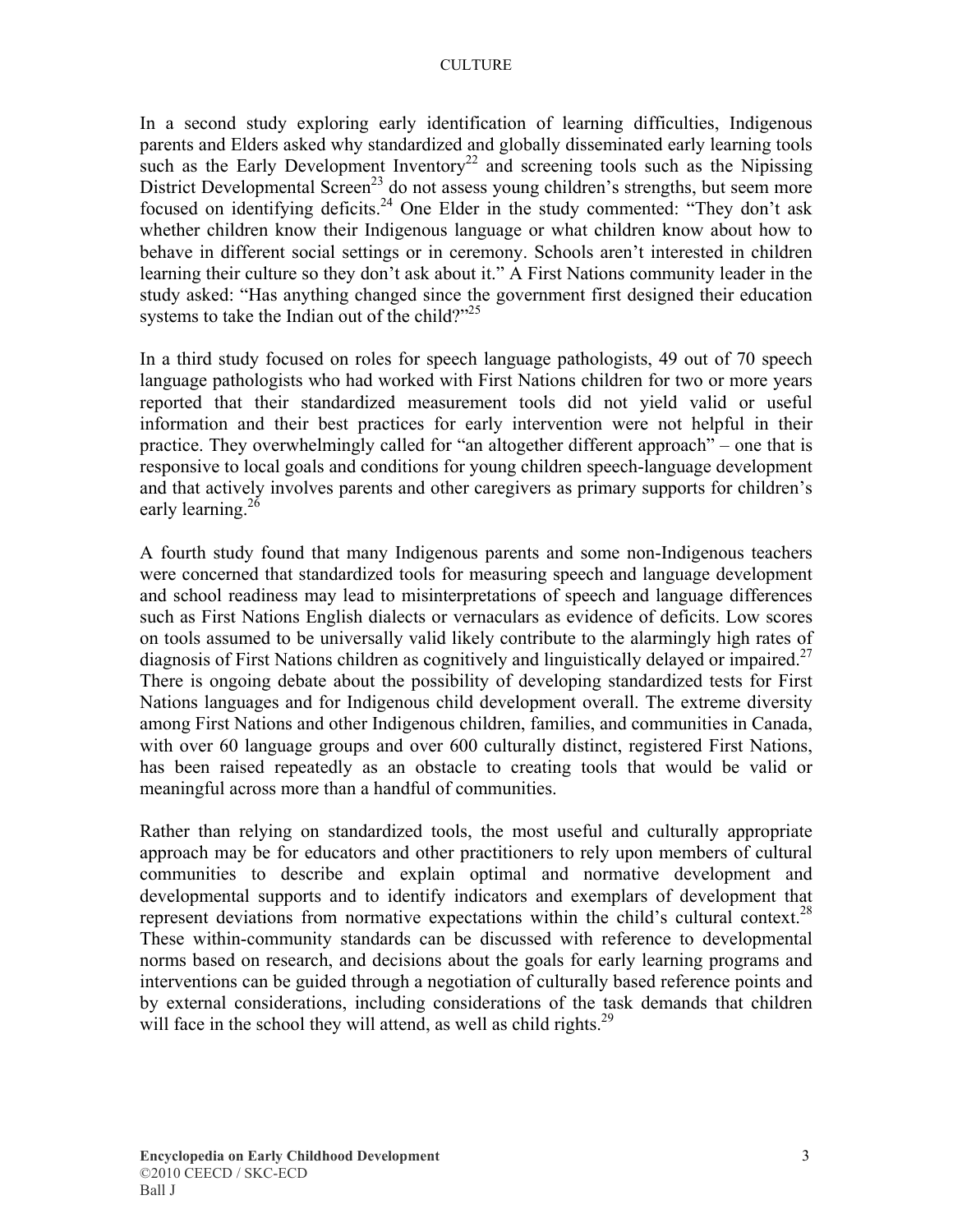#### **Research Gaps**

Examples of the kind of co-generated, culturally situated approach described above would be valuable contributions to the literature on early learning research and practice. In particular, research is needed to develop and test measures of early learning and program effectiveness that are culturally relevant but that also are not entirely idiosyncratic and reliant upon unwieldy phenomenological or public opinion, survey type research. The past decade has seen a growing recognition of the value of collaborative approaches to research whereby investigators, policy makers, and program designers can compensate for their cultural blinders by collaborating at every step with skilled members of cultural communities to develop the research base for culturally appropriate policies, tools, and interventions (e.g., Community Based Research Canada,  $30$  Community Campus Partnerships for Health, $31$  Living Knowledge Network,  $32$  Society for Participatory Research in Asia<sup>33</sup>). In Canada, for example, a federally funded research project involved more than 20 community-university partnerships over five years to examine environmental impacts on young children's development.<sup>34</sup>

#### **Conclusion**

This article calls for us to curb our enthusiasm for promoting uniform methodologies for international comparisons and exporting so-called "best practices" to cultural and national contexts that are fundamentally different from their source. Bi-cultural, coconstructed interpretation of development and early learning action plans has the potential to avoid the imposition of a singular, dominant cultural lens and insistence upon unidirectional assimilation that has been the hallmark of colonialism.

#### **Implications**

What roles can we play in supporting children's development in ways that protect and build upon culturally based assets and goals? Governments should ensure quality early learning opportunities for all children whose caregivers seek support, but funding need not be tied to one-size-fits-all curricula or learning goals.<sup>35</sup> In Canada, the federal government's investment in Aboriginal Head Start is a powerful example of a program mandated to stimulate children's development across six domains, including culture and home language, using methods and curriculum content that are chosen, elaborated and delivered by each host community.<sup>36</sup>

Open-ended, dialogical engagement with communities can illuminate how to bring knowledge and tools from research together with local knowledge and approaches to address culturally defined goals for children's early learning and development. There are many examples of participatory, co-scripted approaches to early learning program development.<sup>37,38,39,40,41</sup> In addition to supporting early learning and preparation for success in school, these programs are working to protect cultural heterogeneity in the face of the overwhelmingly homogenizing forces of globalization.

Cultures are always changing: goals and approaches to children's early learning and how we measure it embody these changes over time. As investigators, policy makers and practitioners, we need to leave room for culturally diverse families to re-invent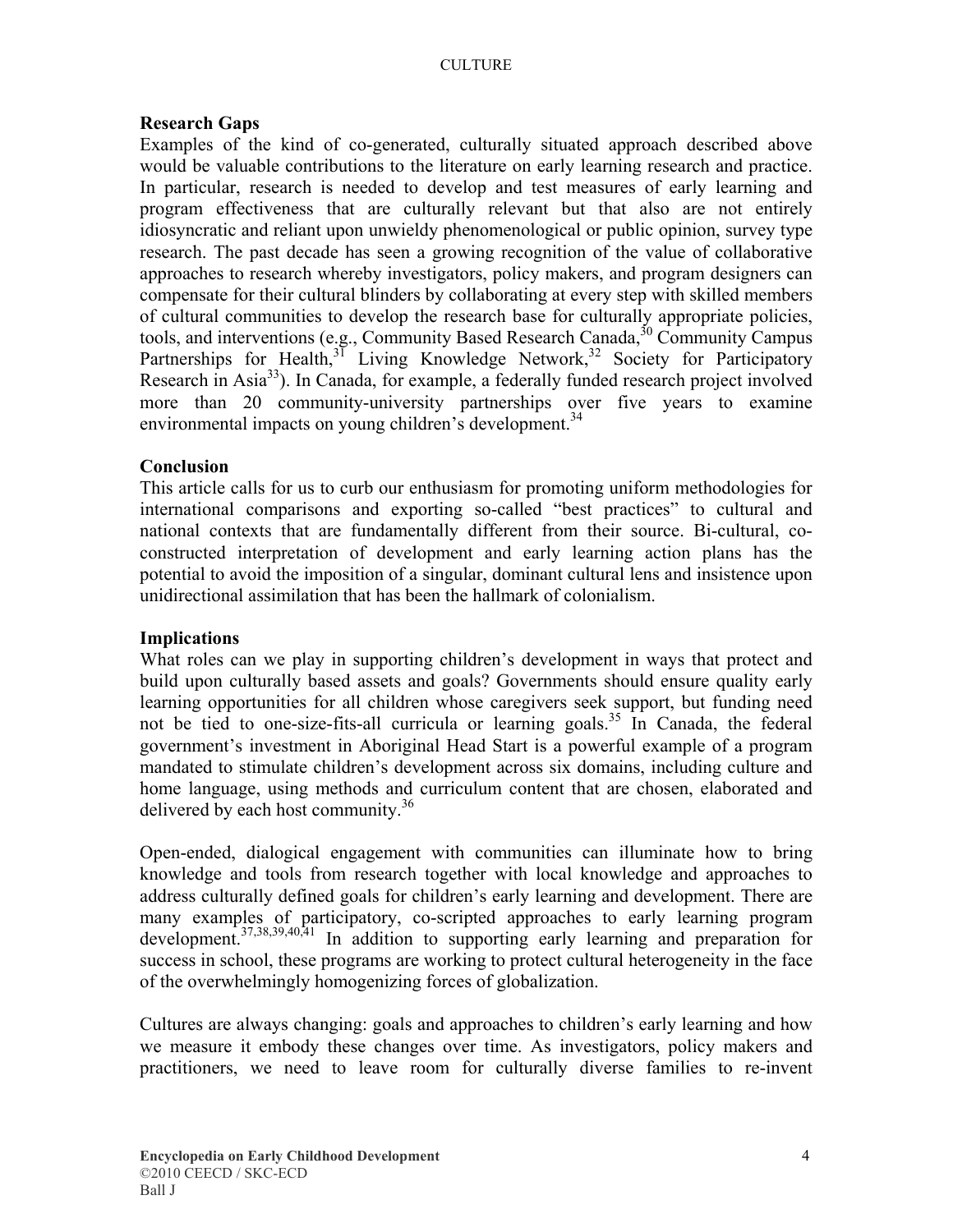themselves in their own image and not, through the absence of choice, in the image of English-speaking North American middle class cultural constructions of the child.<sup>42,43</sup>

#### **REFERENCES**

- 1. Gonzalez-Mena J, Eyer DW. *Infants, toddlers, and caregivers: A curriculum of respectful, responsive care and education*. 6th ed. New York, NY: McGraw Hill; 2004.
- 2. Cole M. Culture in development. In: Woodhead M, Faulkner D, Littleton K, eds. *Cultural worlds of early childhood*. London, UK: Open University Press; 1998: 11-33.
- 3. Goncu A, ed. *Children's engagement in the world: Sociocultural perspectives*. Cambridge, UK: Cambridge University Press; 1999.
- 4. Greenfield PM, Suzuki LK. Culture and human development: Implications for parenting, education, pediatrics, and mental health. In: Sigel IE, Rennigner KA, vol.eds. *Child psychology in practice*. 5th ed. New York, NY: Wiley; 1998. Damon W, general ed. *Handbook of child psychology*; vol. 4.
- 5. LeVine RA, New RS, eds. *Anthropology and children development: A crosscultural reader*. New York, NY: Blackwell; 2008.
- 6. Rogoff B. *The cultural nature of human development*. New York, NY: Oxford University Press; 2003.
- 7. Super CM, Harkness S. The cultural structuring of child development. In: Berry JW, Dasen PR, Saraswathi TS, eds. *Basic processes and human development*. Boston, MA: Allyn and Bacon; 1997: 1-39. *Handbook of cross-cultural psychology*; vol.2.
- 8. Fleer M. Early childhood education as an evolving 'community of practice' or as lived 'social reproduction': Researching the 'taken-for-granted'. *Contemporary Issues in Early Childhood* 2003;4(1):64-79.
- 9. Kincheloe JL. Certifying the damage: Mainstream educational psychology and the oppression of children. In: Soto LD, ed. *The politics of early childhood education*. New York, NY: Peter Lang Publishing; 2000: 75-84.
- 10. Harms T, Clifford RM, Cryer D. *Early childhood environment rating scales*. Carrboro, NC: Child Development Institute; 2005.
- 11. Janus M, Offord D. Readiness to learn at school. *ISUMA* 2000;1(2):71-75.
- 12. Goldfeld S, Sayers M, Brinkman S, Silburn S, Oberklaid F. The process and policy challenges of adapting and implementing the Early Development Instrument in Australia. *Early Education and Development* 2009;20(6):978-991.
- 13. Guhn M, Janus M, Hertzman C. The Early Development Instrument: Translating school readiness assessment into community actions and policy planning. *Early Education and Development* 2007;18(3):369-374.
- 14. Lubeck S. Is developmentally appropriate practice for everyone? *Childhood Education* 1998;74(5):283-292.
- 15. Viruru R. *Early childhood education: Postcolonial perspectives from India*. New Delhi, India: Sage; 2001.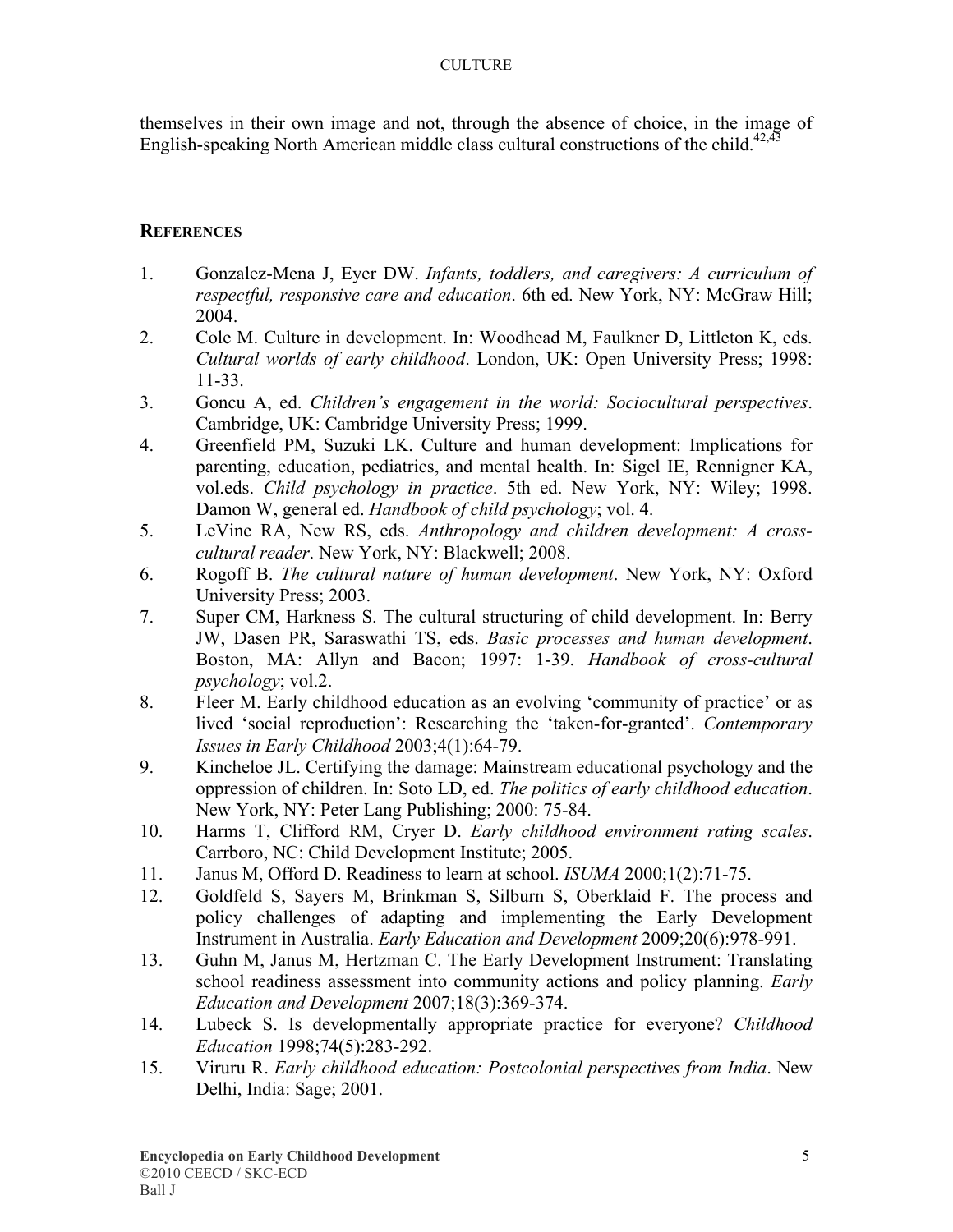- 16. Stairs AH, Bernhard JK. Considerations for evaluating 'good care' in Canadian Aboriginal early childhood settings. *McGill Journal of Education* 2002;37(3):309- 330.
- 17. Canella GS, Viruru R. *Childhood and postcolonization*. New York, NY: Routledge Falmer; 2004.
- 18. Soto LD, Swadener BB. Toward liberatory early childhood theory, research and praxis: Decolonizing a field. *Contemporary Issues in Early Childhood* 2002;3(1):38-66.
- 19. Nsamenang AB. (Mis)understanding ECD in Africa: The force of local and imposed motives. In: Garcia M, Pence A, Evans J, eds. *Africa's future, Africa's challenge: Early childhood care and development in Sub-Saharan Africa*. Washington, DC: The World Bank; 2008.
- 20. Early Childhood Development Intercultural Partnerships Web site. Available at: [http://www.ecdip.org/.](http://www.ecdip.org/) Accessed August 10, 2010.
- 21. Ball J, Janyst P. Enacting research ethics in partnerships with Indigenous communities in Canada: "Do it in a good way." *Journal of Empirical Research on Human Research Ethics* 2008;3(2):33-52.
- 22. Janus M, Offord DR. Development and psychometric properties of the Early Development Inventory (EDI): A measure of children's school readiness. *Canadian Journal of Behavioural Science* 2007;39(1):1-22.
- 23. Nipissing District Developmental Screen. North Bay, ON: Nipissing District Development Screen Inc.; 1993.
- 24. Ball J. Developmental monitoring, screening and assessment of Aboriginal young children: Findings of a community-university research partnership. Paper presented at: The Aboriginal Supported Child Care conference. November 23, 2006. Vancouver, BC.
- 25. Ball J, LeMare L. You'll never believe what happened"…is always a good way to start": Lessons from community-university partnerships with First Nations. In: Goelman H, Pivik J, Guhn M, eds. *New approaches to research in early child development: Rules, rituals, and realities*. Palgrave Macmillan. In press.
- 26. Ball J, Lewis M. Aboriginal parents' goals for children's language: What is our role? *IMPrint* 2006;46:11-16.
- 27. Ball J, Bernhardt BM. First Nations English dialects in Canada: Implications for speech-language pathology. *Clinical Linguistics and Phonetics* 2008;22(8):570- 588.
- 28. McCall RB, Green BL. Beyond the methodological gold standards of behavioral research: Considerations for practice and policy. *Social Policy Report* 2004;18(2):3-19.
- 29. Ball J, Pence A. *Supporting Indigenous children's development: Communityuniversity partnerships*. Vancouver, BC: UBC Press; 2005.
- 30. Community Based Research Canada Web site. Available at: [http://www.communityresearchcanada.ca](http://www.communityresearchcanada.ca/). Accessed August 10, 2010.
- 31. Community Campus Partnerships for Health Web site. Available at: [http://www.ccph.info/.](http://www.ccph.info/) Accessed August 10, 2010.
- 32. Living Knowledge: The International Science Shop Network. Available at: [http://www.scienceshops.org](http://www.scienceshops.org/). Accessed August 10, 2010.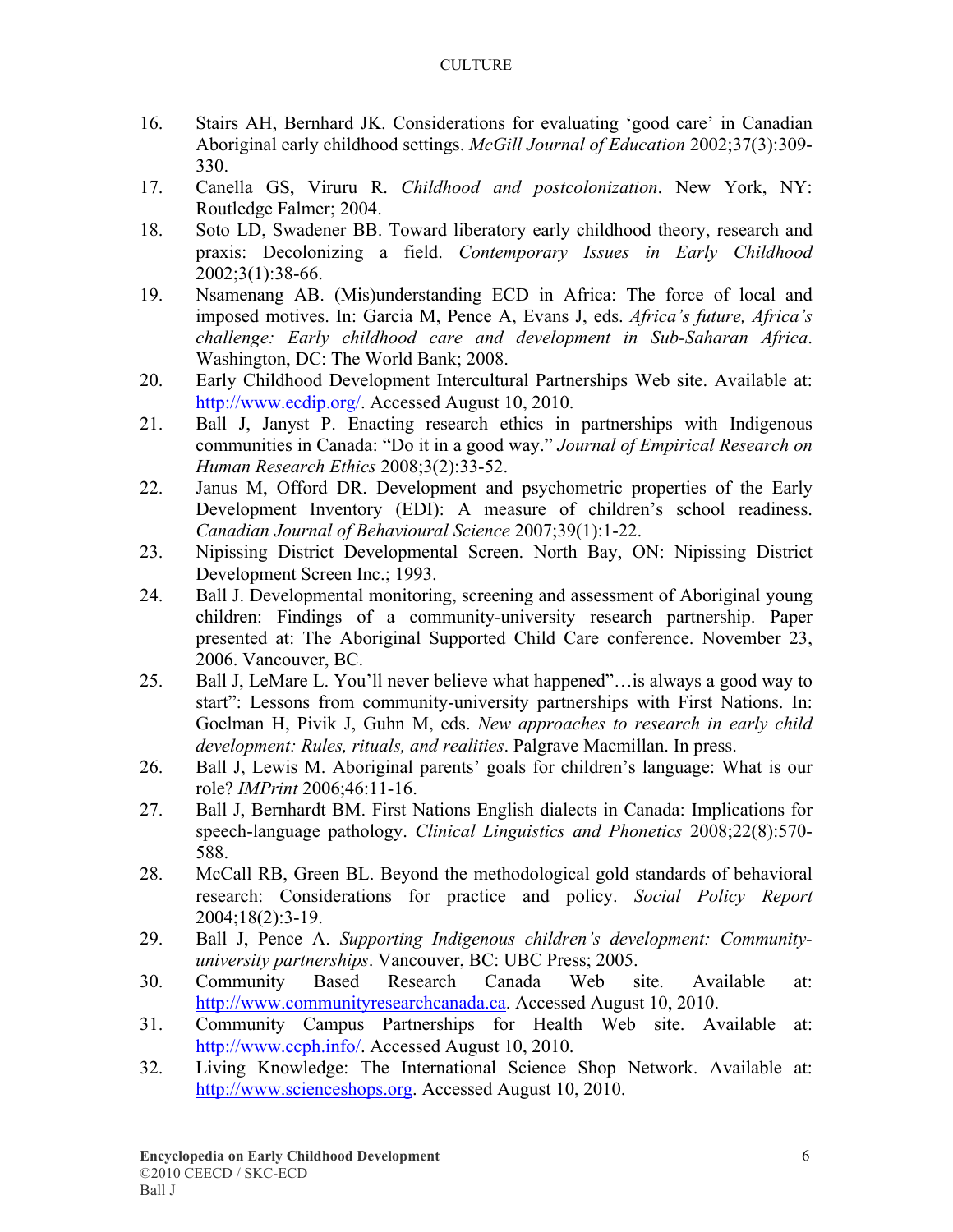#### **CULTURE**

- 33. Society for Participatory Research in Asia (PRIA) Web site. Available at: [http://www.pria.org/en/home.](http://www.pria.org/en/home) Accessed August 10, 2010.
- 34. Goelman H, Pivik J, Guhn M, eds. New approaches to research in early child development: Rules, rituals, and realities. Palgrave Macmillan. In press.
- 35. Fuller B. *Standardized childhood: The political and cultural struggle over early education*. Palo Alto: Stanford University Press; 2007.
- 36. Ball J. Promoting equity and dignity for Aboriginal children in Canada. *IRPP Choices* 2008;14(7):1-30.
- 37. May H, Carr M. Empowering children to learn and grow Te Whariki: The New Zealand early childhood national curriculum. In: Hayden J, ed. *Landscapes in early childhood education: Cross-national perspectives on empowerment – A guide for the new millennium*. New York, NY: Peter Lang; 2000: 153-169.
- 38. Reeders E. The collaborative construction of knowledge in a traditional context. In: Simpson J, Wigglesworth G, eds. *Children's language and multilingualism: Indigenous language use at home and school*. London, UK: Continuum; 2008.
- 39. Rinaldi C. Reggio Emilia: The image of the child and the child's environment as a fundamental principle. In: Gandini L, Edwards CP, eds*. Bambini: The Italian approach to infant/toddler care*. New York, NY: Teachers College Press; 2001: 49-54.
- 40. Tagataga Inc, Inuit Tapiriit Kanatami (Organization), Summit on Inuit Education. *Inuit early childhood education and care: Present successes, promising directions*. Ottawa, ON: Inuit Tapiriit Kanatami; 2007.
- 41. Wilson WH, Kamana K. "Mai loko mai O ka 'I'ini: Proceeding from a dream" the 'aha punana leo connection in Hawaiian language revitalization. In: Hinton L, Hale K, eds. *The green book of language revitalization in practice*. San Diego, CA: Academic Press; 2001: 147-176.
- 42. Cannella GS. *Deconstructing early childhood education: Social justice and revolution.* New York, NY: Peter Lang; 1997.
- 43. Kessen W. The American child and other cultural inventions. *American Psychologist* 1979;34(10):815-820.

To cite this document:

Ball J. Culture and early childhood education. In: Tremblay RE, Boivin M, Peters RDeV, eds. *Encyclopedia on Early Childhood Development* [online]. Montreal, Quebec: Centre of Excellence for Early Childhood Development and Strategic Knowledge Cluster on Early Child Development; 2010:1-8. Available at: [http://www.child-encyclopedia.com/documents/BallANGxp.pdf.](http://www.child-encyclopedia.com/documents/BallANGxp.pdf) Accessed [insert date].